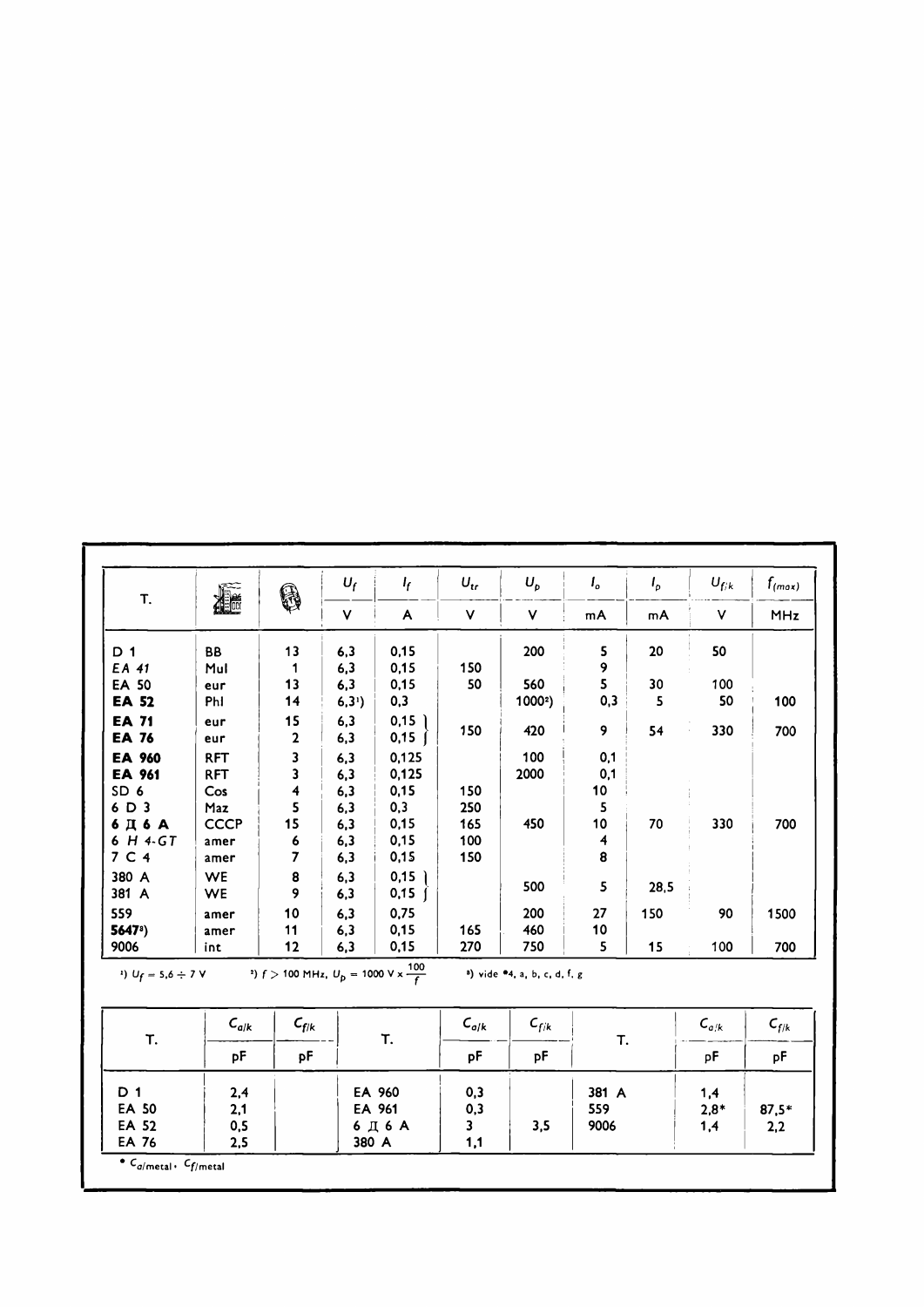| Equivalents                                                                                                                                                    |                                                                                                                                                                                                                                            |                                                                                                                                                                                                                                                                                                                                                                                                                                                                                                                                                                                                                                                   |                                                          |                                                                                                                                         |  |  |  |  |  |
|----------------------------------------------------------------------------------------------------------------------------------------------------------------|--------------------------------------------------------------------------------------------------------------------------------------------------------------------------------------------------------------------------------------------|---------------------------------------------------------------------------------------------------------------------------------------------------------------------------------------------------------------------------------------------------------------------------------------------------------------------------------------------------------------------------------------------------------------------------------------------------------------------------------------------------------------------------------------------------------------------------------------------------------------------------------------------------|----------------------------------------------------------|-----------------------------------------------------------------------------------------------------------------------------------------|--|--|--|--|--|
| CK 606 BX<br>Ray<br>CK 5704<br>Ray<br>D <sub>5</sub><br>Vis<br>AM <sub>1</sub><br>EA 766<br><b>RFT</b><br>GL-2 B 22<br>GE<br>LG 14<br><b>TIf</b>               | $=$ EA 71<br>SD 61<br>$=$ EA 71<br>SN 946<br>2 B 22<br>$=$ EA 50<br>2 B 35<br>$CCCP = 559$<br>2 S/140 G<br>$=$ EA 71<br>$= 559$<br>6 D 1<br>$6 \times 11$ $A$<br>$=$ D 1                                                                   | Cos<br>$=$ EA 50<br>Syl<br>$=$ EA 71<br>amer $= 559$<br>amer $=$ EA 50<br>STCE $=$ EA 76<br>$=$ EA 50<br>Max<br>$CCCP = 6 \text{ }\nexists \text{ } 6 \text{ }\nexists \text{ } 6 \text{ }\nexists \text{ } 6 \text{ }\nexists \text{ } 6 \text{ }\nexists \text{ } 6 \text{ }\nexists \text{ } 6 \text{ }\nexists \text{ } 6 \text{ }\nexists \text{ } 6 \text{ }\nexists \text{ } 6 \text{ }\nexists \text{ } 6 \text{ }\nexists \text{ } 6 \text{ }\nexists \text{ } 6 \text{ }\nexists \text{ } 6 \text{ }\nexists \text{ } 6 \text{ }\nexists \text{ } 6 \text{ }\nexists \text{ } 6 \text{ }\nexists \text{ } 6 \text{ }\nexists \text{ } $ | 6Д3Д<br>606 BX<br>1203<br>1203-A<br>4623<br>5704<br>6923 | $CCCP = 559$<br>$=$ EA 71<br>Ray<br>amer = $7 C 4$<br>amer = $7 \text{ C } 4$<br>Phl<br>$=$ EA 50<br>$=$ EA 71<br>Ray<br>$amer = EA 52$ |  |  |  |  |  |
| 1<br>EA41<br>5<br>6D3                                                                                                                                          | $\mathbf 2$<br>EA 76<br>6<br>6H4-GT                                                                                                                                                                                                        | $\overline{\mathbf{3}}$<br>4<br>M<br>EA 960<br>7<br>8<br>M<br>$\frac{8}{7}$                                                                                                                                                                                                                                                                                                                                                                                                                                                                                                                                                                       | $\overline{\text{SD}}$ 6<br>380A                         | 13<br>5í<br><b>EA50</b><br>FKF<br>14                                                                                                    |  |  |  |  |  |
| 9<br>381A                                                                                                                                                      | 10<br>$\approx$<br>M<br>ĸ<br>559                                                                                                                                                                                                           | 11<br>12<br>κ<br>cc<br>5647                                                                                                                                                                                                                                                                                                                                                                                                                                                                                                                                                                                                                       | Κ<br>9006                                                | 5<br>ఐ<br>ø<br>∞<br><b>EA52</b>                                                                                                         |  |  |  |  |  |
| $\begin{bmatrix}I_a\\(mA)\end{bmatrix}$<br>D1<br>3<br>$\mathcal{Z}_{\mathcal{C}}$<br>$\stackrel{\mathtt{o}}{\mathcal{U}_{\mathtt{a}}}$<br>ŋ<br>$U_q(V)$ 2<br>Ť | $\begin{bmatrix} U_\theta \\ V \end{bmatrix}$<br>D1<br>δ<br>4<br>2<br>$R_0 = 500k\Omega$<br>$\frac{10}{0,8}$<br>$R_0 = 100k\Omega$<br>0,6<br>0,4<br>$R_0 = 10kS^2$<br>O, 2<br>$R_0 = 5k\Omega$<br>0,01<br>$\overline{2}$<br>$\overline{4}$ | Ħ<br>臣<br>iii<br>0000<br>¥<br>ž<br>$\frac{1}{2}R_0 = 2k\Omega$<br>$f = 1$ MHz<br>Uó<br>6801<br>$\overline{c}$<br>6810<br>4<br>$2 \frac{U_{tr}(V)}{V}$                                                                                                                                                                                                                                                                                                                                                                                                                                                                                             | 6810                                                     | ⊕<br>15<br><b>6Д6А</b><br>5704<br>æ<br><b>EA71</b><br>ð<br>κ<br>A<br> F<br>Ŀ                                                            |  |  |  |  |  |